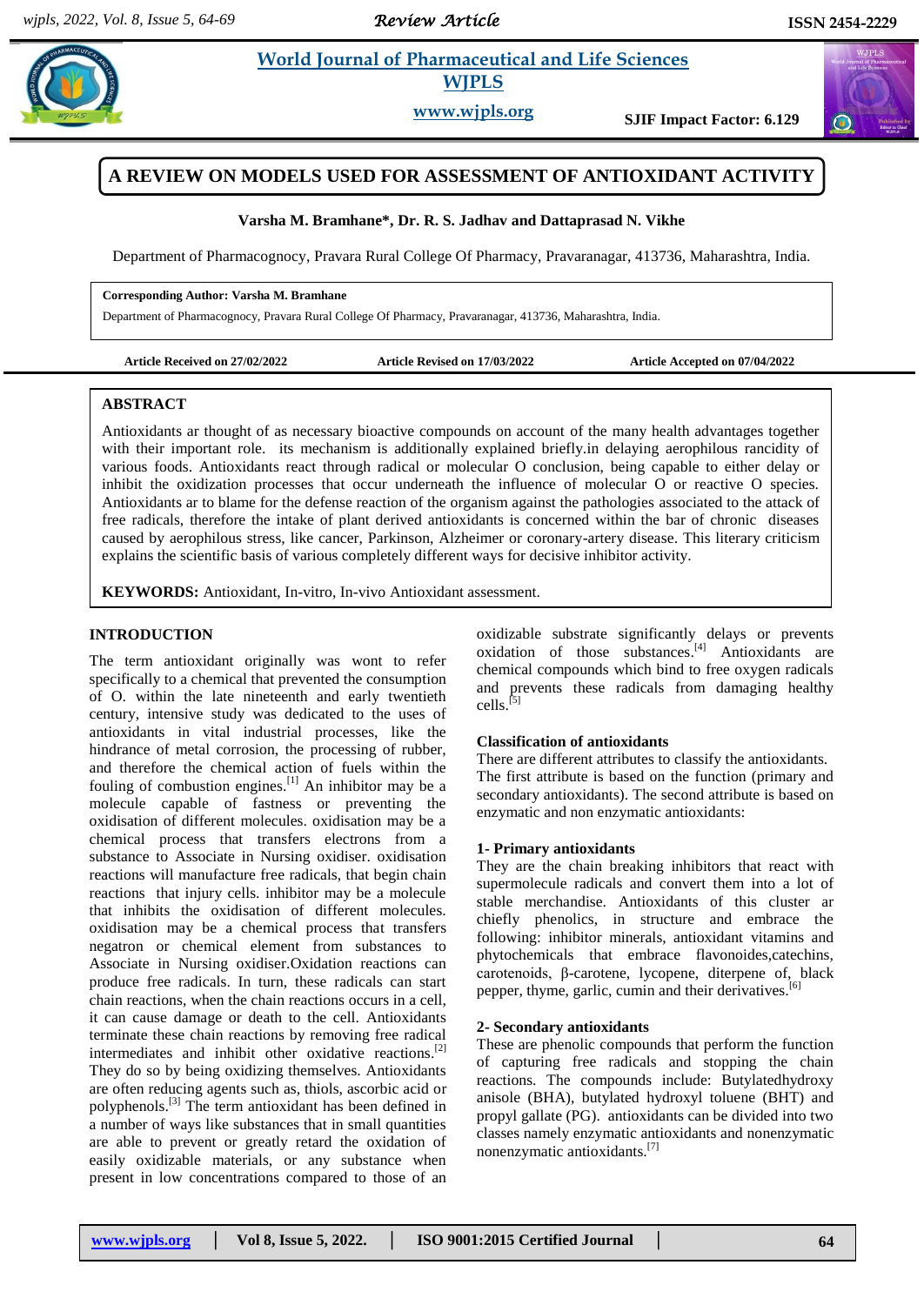#### **The Mechanism of Action of Antioxidants**

LMWAs (low relative molecular mass antioxidants)<sup>[8]</sup> ar little molecules that often infiltrate cells, accumulate (at high concentrations) in specific compartments related to aerophilic harm, so ar regenerated by the the cell nine. In human tissues, cellular LMWAs ar obtained from varied sources. Glutathione (GSH), nicotinamide A dinucleotide (reduced form), and carnosine ten ar synthesized by the cells; acid (UA) eleven and hematoidin twelve ar waste merchandise of cellular metabolism; antioxidant (AA) thirteen tocopherols and polyphenols ar antioxidants obtained from the diet. Among these LMWAs, a substantial attention was targeted on antioxidant (AA), famous for its subtractive properties ANd for its use on a large scale as an inhibitor agent in foods and drinks,  $[14]$ it's additionally important for therapeutic functions and biological metabolism.

Ascoric acid is associate degree inhibitor with therapeutic prope -rties, that plays a vital role in activating the immunologic response, in wound healing, in osteogenesis, in detoxifying the organism, in iron absorption, in albuminoid biogenesis, in preventing the natural action of blood vessels, and in several alternative metabolic processes fifteen. antioxidant is simply modify, its degradation being accelerated by heat, lightweight and therefore the pre -sence of significant metal cations sixteen. Thus, because of its content variation, antioxidant represents a vital quality indicator of foodstuffs seventeen and contributes to the inhibitor prope -rties of food eighteen. Special attention has been dedicated to the study of inhibitor mechanism.

The excess free radicals current within the body oxidize the density lipoproteins (LDL), creating them doubtless lethal; the surplus free radicals may also accelerate aging processes and are coupled to alternative terribly serious pathol -ogies, like brain stroke, DM, rheum - atoid inflammatory disease, Parkinson's malady, Alzheimer's malady and cancer. Physiologically, the aerated free radicals square measure among the foremost vital radical species. Reactive O species (ROS) comprise species with a powerful oxidizing tendency, each of a radical nature (the superoxide radical, the radical radical) and a non radical nature (ozone, hydrogen peroxide).<sup>[19]</sup>

A number of chemical and physical phenomena will initiate oxidation, that yield unendingly within the presence of (a) appropriate substrate(s), till a interference defense reaction occurs20. Target substances embody O, unsaturated fatty acids, phospholipids, steroid alcohol and DNA.<sup>[21]</sup>

## **Role of Antioxidants**

An antioxidant could be a molecule capable of inhibiting the oxidisation of another molecule. It breaks the atom chain of reactions by sacrificing their own electrons to feed free radicals, while not changing into free radicals themselves(Fig. 2).

The increasing interest gained by antioxidants is thanks to the health advantages provided chiefly by natural sourced (exogenous) low relative molecular mass antioxidants. This consists in preventing the occurence of oxidative-stress connected diseases, caused by the attack of free radicals on key biocomponents like lipids or nucleic acids.

This critique is concentrated on in vitro and in vivo ways of models used for assessment of inhibitor activity analysis,mechanism of action,mode of action and Roll of inhibitor action.



**Fig. 2: Electrons in the outer shell.**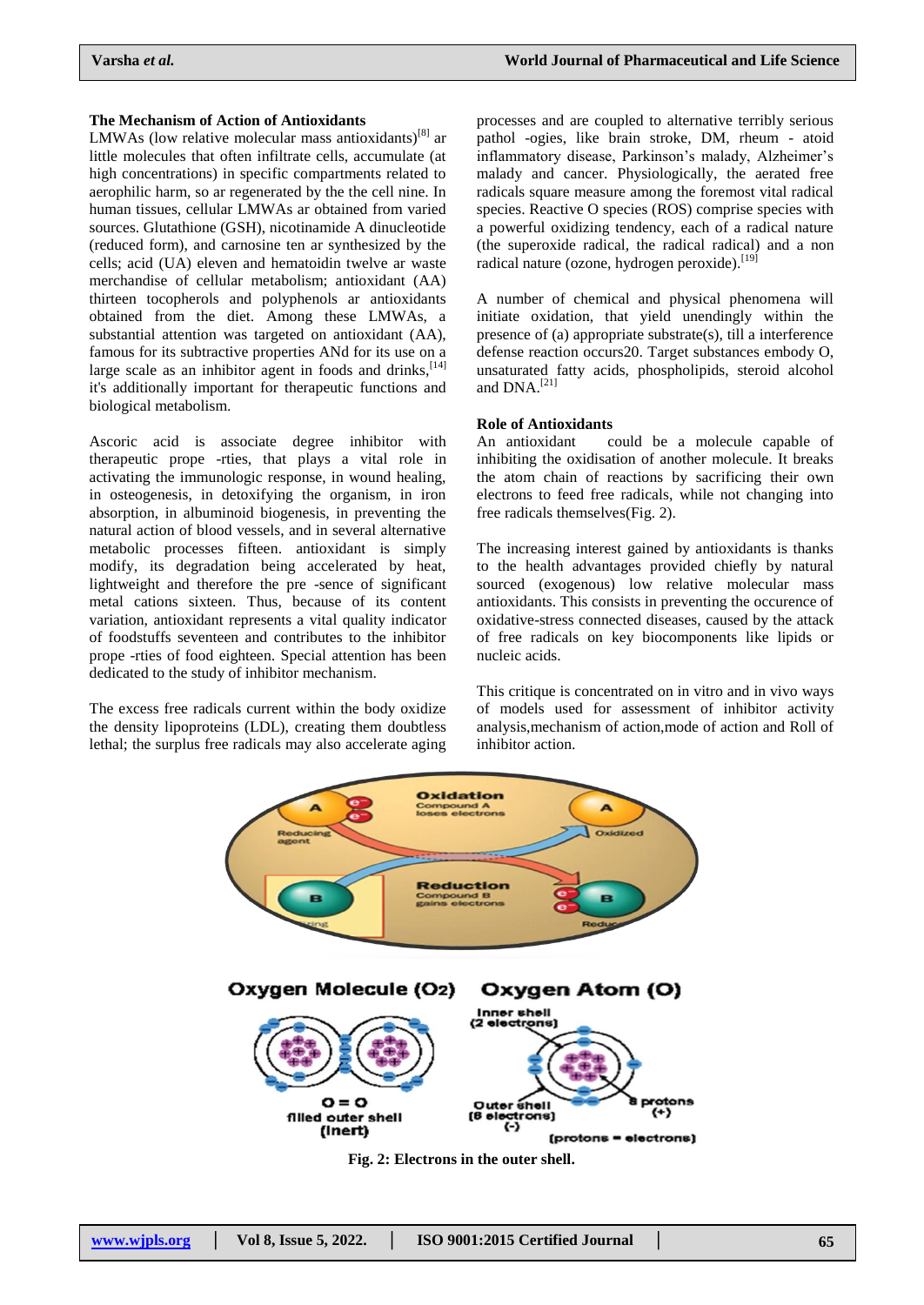

**Fig. 3: Role of antioxidants.**

**In-vivo models for evaluating antioxidant activity: Treatment**: Rats are weighed at the - starting and at the top of experiment. take a look at medicine at numerous concentration depeding on the look of the experiment ar administered for three days. management rats ar treated with a similar volume of H2O. Animals ar shocked and beheaded twenty four hour once the last dose. Killing is distributed at a similar time of the day, to avoid the unit of time variation within the level of tissue GSH. The livers and kidneys ar speedily removed, weighed, and half there of used for antioxidant determination. the remainder of the tissues were frozen for less than seventy two hour to look analysis of scale back glutathione (GSH) and supermolecule peroxide (LP) concentrations. Care is be to taken to use a similar components of the tissue for the 3 measurements in every animal22

#### **Biochemical Determination**

#### **Assay of malondialdehyde (MDA)**

Lipid peroxidation was calculable in terms of Thiobarbituric acid reactive species (TBARS), victimization Malondialdehyde (MDA) as customary. The homogenized liver tissue (400 μl) was mixed with 100% TCA and incubated for fifteen min at 4°C so centrifuged at two, two hundred g for fifteen min at 4°C. To one mil of protein-free supernatant, one mil of contemporary TBA chemical agent was additional, mixed totally and incubated at 60°C for one h in water tub. Then optical density was measured at 532 nm for the assay of MDA. lipide peroxide is expressed in terms of nM of MDA mg-1 of fifty-four liver tissue.<sup>[23]</sup>

**Assay of total tissue sulfhydryl group (reduced glutathione level):-** The soluble sulphydryl content of liver was determined according to the method of Grunert and Phillips. <sup>24</sup> The metaphosphoric acid extract of liver or fractions, was saturated with NaCl and allowed to stand for 15-30 min and centrifuged at 3000 rpm for 10 min at 4°C. Take 1 mL of the aliquot of the supernatant and add to 3 mL saturated NaCl solution, allow it to stand for 10 min at 25°C. The nonspecific absorption in the sample was eliminated by reading the sample against a blank containing 2% metaphosphoric acid and Sodium nitroprusside. The colored complex developed is measured immediately at 520 nm on a colorimeter using blank tube.

**Catalase assay**- catalase (CAT) activity was measured by watching decomposition of H2O2 in line with the tactic of Johansson and Borg.<sup>[25]</sup> The reaction was initiated by adding fifty fifty of homogenized liver sample to the reaction mixture containing 250 metric linear unit PBS with twelve M wood spirit and forty four metric linear unit H2O2 and incubated at temperature for twenty min. The reaction was terminated with addition of Purpald (22.8 mM) and once more incubated at temperature for twenty min. once adding metal periodate (65.2 mM), the absorbance of the sample was measured at 550 nm. Catalse concentration was calculable by a typical graph premeditated mistreatment acknowledged concentrations of methanal and results expressed IU mg-1 protein.

#### **In-vitro models for evaluating antioxidant activity**

**Conjugated diene assay:** This method permits dynamic quantification of conjugated dienes as a results of initial PUFA (Poly unsaturated fatty acids) oxidisation by measure ultraviolet light absorbance at 234 nm. The principle of this assay is that in linolic acid oxidisation, the double bonds square measure reborn into conjugated double bonds, that square measure characterised by a robust ultraviolet light absorption at 234 nm. The activity is expressed in terms of restrictive concentration  $(IC50).$ <sup>[26]</sup>

## **DPPH Method (1, 1 diphenyl 2, picryl hydrazyl):- The molecule one, 1-diphenyl-2-picrylhydrazyl (a,adiphenyl-bpicrylhydrazyl**

DPPH) is characterised as a stable atom by virtue of the delocalisation of the spare lepton over the molecule as an entire, in order that the molecule doesn't dimerize, as would be the case with most alternative free radicals. The delocalization of lepton conjointly offers rise to the deep violet color, chara- cterized by Associate in Nursing optical phenomenon in fermentation alcohol resolution targeted at concerning 517 nm. once an answer of DPPH is mixed thereupon of a substrate (AH) which will present a atom, then this offers rise to the reduced kind with the loss of this violet color. so as to judge the inhibitor potential through atom scavenging by the check samples, the amendment in optical density of DPPH radicals is monitored. the sample extract (0.2 cubic centimetre) is diluted with wood spirit two|and a couple of  $\alpha$  a pair of  $\mu$  mL of DPPH resolution (0.5 mM) is additional. once thirty min, the absorbance is measured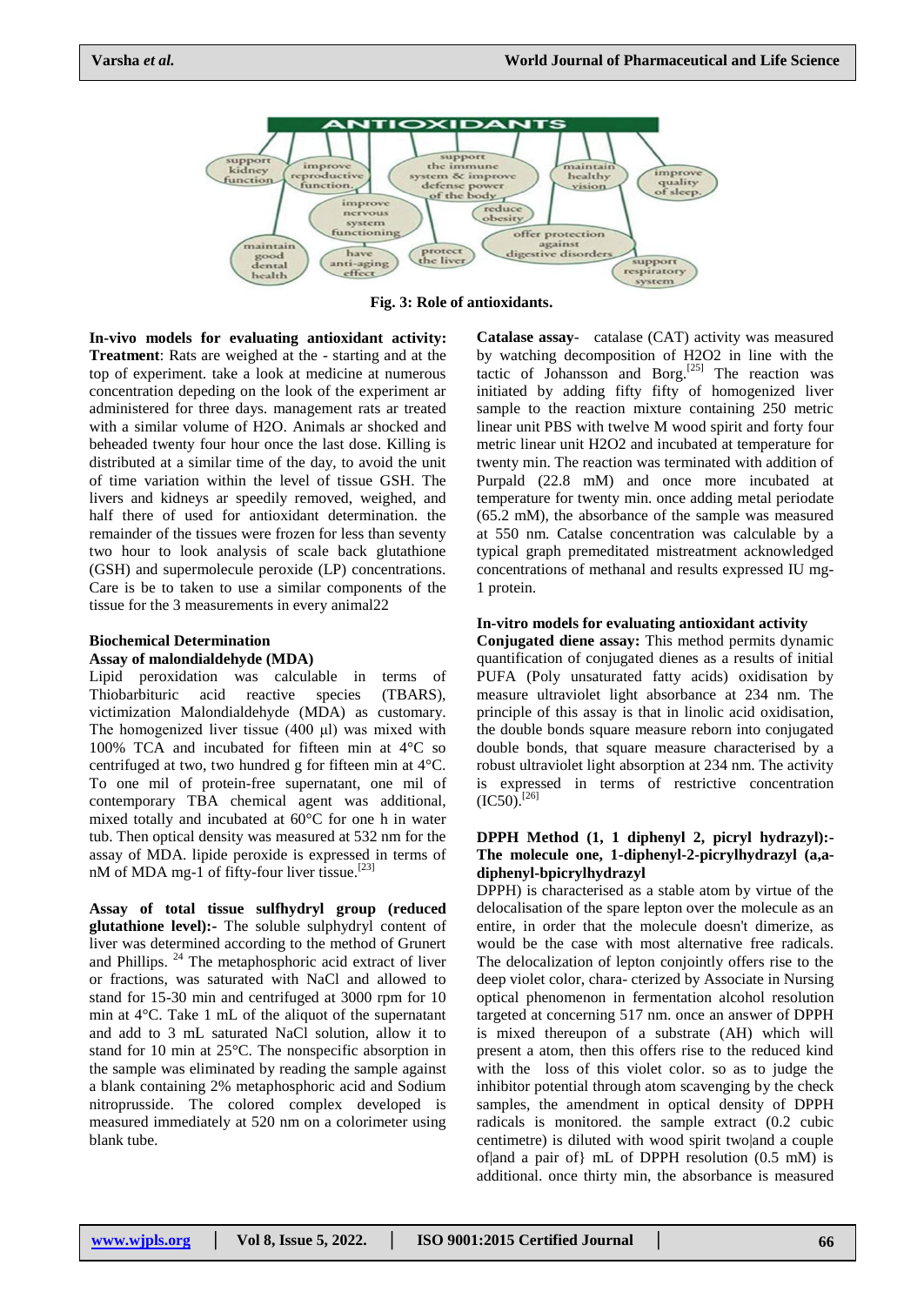at 517 nm. the share of the DPPH radical scavenging is calculated victimization the equation as given below: % inhibition of DPPH radical ¼  $\delta$ ½Abr nine Aar =AbrÞ nine one hundred where Abr is that the absorbance before reaction and river is that the absorbance once reaction has taken place.<sup>[27]</sup>

**Super oxide radical scavenging activity:-** In-vitro super compound radical scavenging activity is measured by riboflavin/light/NBT (Nitro blue tetrazolium) reduction. Reduction of NBT is that the hottest methodology. the tactic is predicated on generation of super compound radical by motor vehicle oxidisation of B vitamin in presence of sunshine. The super compound radical reduces NBT to a blue coloured formazon that may be easured at 560nm. The capability of extracts to inhibit the color to five hundredth is measured in terms of EC50. inhibitor activity of flowering tree, flavanoids and Triphala has been reported in terms of super compound radical scavenging activity. The super compound radical may be detected by oxidisation of hydroxylamine, yielding radical that is measured quantitative chemical analysis reaction.[28]

## **Hydroxyl radical scavenging activity**

Hydroxyl radical scavenging capacity of an extract is directly related to its antioxidant activity. This method involves in-vitro generation of hydroxyl radicals using Fe3+ /ascorbate/EDTA/H2O2 system using Fenton reaction. Scavenging of this hydroxyl radical in presence of antioxidant is measured. In one of the methods the hydroxyl radicals formed by the oxidation is made to react with DMSO (dimethyl sulphoxide) to yield formaldehyde. Formaldehyde formed produces intense yellow color with Nash reagent (2M ammonium acetate with 0.05M acetic acid and 0.02M acetyl acetone in distilled water). The intensity of yellow color formed is mesured at 412nm spectrophotometrically against reagent blank. The activity is expressed as %hydroxyl radical scavenging.[28]

#### **Nitric oxide radical inhibition activity**

Nitric compound, owing to its odd lepton, is assessed as a atom and displays impeins and different free radicals. In vitro inhibition of gas radical is additionally a live of opposing oxidiser activity. This methodology relies on the inhibition of gas radical generated from atomic number 11 nitroprusside in buffer saline and measured by Griess chemical agent. In presence of scavengers, the absorbance of the chrom-ophore is evaluated at 546 nm. The activity is expressed leastwise reduction of chemical element oxide.<sup>[28]</sup>

# **Reducing Power Method**

This methodology is predicated on the principle of increase within the absorbance of the reaction mixtures. Increase within the absorbance indicates increase within the inhibitor activity. during this methodology inhibitor compound forms a coloured advanced with atomic number 19 salt, trichloro carboxylic acid and ferrous

chloride, that is measured at 700nm. Increase in absorbance of the reaction mixture indicates the reducing power of the samples.<sup>[29]</sup>

## **Phospho molybdenum Method**

It is a spectroscopic method for the quantitative determination of antioxidant capacity, through the formation of phospho molybdenum complex. The assay is based on the reduction of Mo (VI) to Mo (V) by the sample analyte and subsequent formation of a green phosphate Mo (V) complex at acidic pH.<sup>[30]</sup>

## **Peroxynitrite radical scavenging activity**

Peroxynitrite is currently recognized by researchers because the perpetrator in several ototoxic reactions that were antecedently ascribed to its chemical precursors, superoxide and gas. Hence, associate in vitro methodology for scavenging of peroxy radical has been developed to live inhibitor activity. The scavenging activity is measured by watching the chemical reaction of dihydrorhodamine on a microplate visible light spectro-photometer at 485 nm.<sup>[31]</sup>

**ABTS (2, 2-azinobis (3-ethyl benzothiazoline- 6 sulfonic acid) diamoniumsalt) Method:**- This is a live of inhibitor activity as critical inhibitor concentration which could embody a proportion of biologically inactive antioxidants. It conjointly permits the measure of inhibitor activity of mixtures of gear and thence helps to differentiate between additive and synergistic effects. The inhibitor activity of wines was measured by exploitation this technique. The assay is predicated on interaction between inhibitor and ABTS+ radical ion that contains a characteristic color showing maxima at 645, 734 and 815<sub>nm</sub><sup>[32]</sup>

## **DMPD (N, N-dimethyl-p-phenylene diamine dihydrochloride) Method**

This assay is predicated on the reduction of buffered answer of coloured DMPD in acetate buffer and metal chloride. The procedure involves mensuration of decrease in absorbance of DMPD in presence of scavengers at its absorption maxima of 505nm. The inhibitor activity of wines was measured by victimisation this methodology. The activity was expressed as proportion reduction of DMPD.<sup>[33]</sup>

# **Oxygen Radical Absorbance Capacity (ORAC)**

ORAC is associate exciting and revolutionary new tube analysis which will be utilised to check "Antioxidant Power" of foods and different chemical substances. It calculates the power of a product or chemical to shield against doubtless damaging free radicals. This analytical procedure measures the power of a food, vitamin, nutritionary supplement, or different chemicals to shield against the attack by free radicals, or to act as associate inhibitor. The take a look at is performed exploitation Trolox (a soluble analog of aliment E) as a customary to work out the Trolox Equivalent (TE).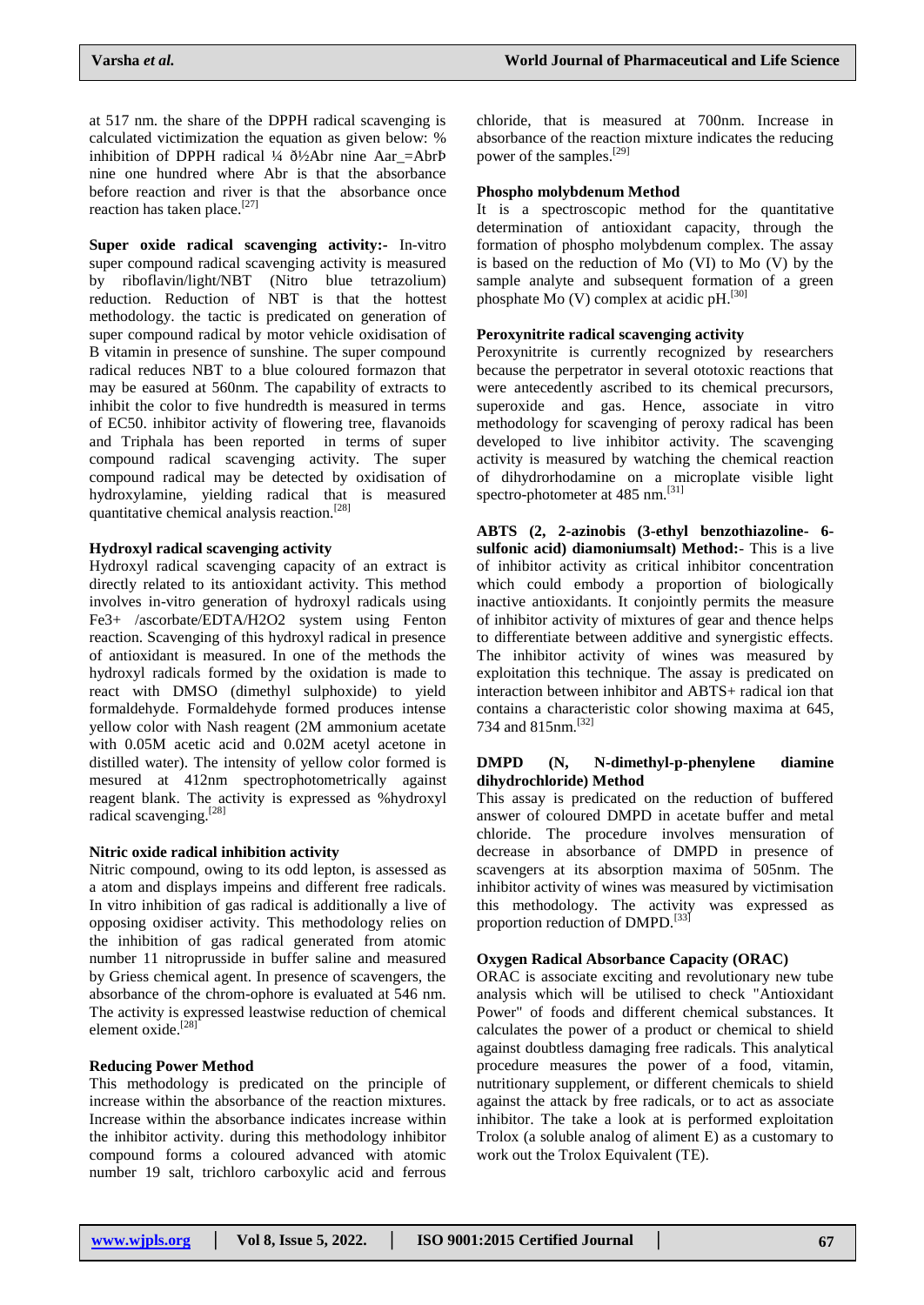The ORAC price is then calculated from the Trolox Equivalent and expressed as ORAC units or price. the upper the ORAC price, the larger the "Antioxidant Power". This assay relies on generation of atom exploitation AAPH (2, 2-azobis 2-amido gas dihydrochloride) and mensuration of decrease in light in presence of atom scavengers. Hong et.al, (1996) have reported automatic ORAC assay. In thi assay bphycoerythrin (b-PE) was used as target atom injury, AAPH as a peroxy radical generator and Trolox as a customary management. when addition of AAPH to the check resolution, the light is recorded and also the inhibitor activity is expressed as trolox equivalent.<sup>[34]</sup>

## **b-Carotene Linoleate model**

This is one in all the speedy methodology to screen antioxidants, that is principally supported the principle that polyunsaturated fatty acid, that is Associate in Nursing unsaturated carboxylic acid, gets oxidised by "Reactive element Species" (ROS) made by aerated water. The merchandise shaped can initiate the b carotene reaction, which can result in discoloration. Antioxidants decrease the extent of discoloration, that is measured at 434nm and also the activity is measured35.

## **Xanthine oxidase Method**

This is one among the recent ways for analysis of anti oxidizing agent activity. the proportion inhibition within the organic compound enzyme activity in presence of anti oxidants is measured. organic compound enzyme protein produces acid beside super compound radicals from organic compound and also the quantity of acid is measured at 292nm36.

# **FRAP Method**

FRAP (Ferric Reducing Ability of Plasma) is one among the foremost speedy take a look at and really helpful for routine analysis. The antioxidative activity is calculable by measurement the rise in absorbance caused by the formation of metallic element ions from FRAP chemical agent containing TPTZ  $(2, 4, \text{six} - \text{tri} (2 - \text{pyridyl}) - \text{s}$ triazine) and FeCl36H2O. The absorbance is measured spectrophotometrically at 595nm.<sup>[37]</sup>

# **TRAP Method**

This methodology is outlined as total radical caparison inhibitor parameter. The visible radiation of R-Phycoerythrin is quenched by ABAP  $(2, 2)$ <sup>-</sup>azo–bis  $(2$ amidino- propane) hydrochloride) as a radical generator. This extinguishing reaction is measured in presence of antioxidants. The antioxidative potential is evaluated by mensuration the delay in decoloration.<sup>[38]</sup>

# **Cytochrome C test**

Superoxide anions were assayed spectrophotometrically by a hemoprotein reduction methodology delineate by McCord and Fridovich (1969). organic compound enzyme converts organic compound to acid and yields superoxide anions and these radicals directly cut back ferri- cytochrome to ferro- cytochrome, having Associate

in Nursing absorbance modification at 550 nm. once take a look at compounds showed superoxide scavenger activity, there was a decrease within the reduction of ferri-cytochrome C.<sup>[39]</sup>

**Erythrocyte ghost system:-** This method involves isolation of erythrocytes ghost cells and the induction of lipid peroxidation using erythrocyte ghosts and the induction of tetra-butyl hydroxyl peroxide (t-BHP). TBARS (thio barbituric acid reactive substance) produced during the reaction is measured at 535 nm.<sup>[40]</sup>

## **Microsomal lipid peroxidation or Thiobarbituric acid (TBA) assay**

TBA take a look at is one in every of the foremost oftentimes used tests for mensuration the peroxidation of lipids. technique involves isolation of microsomes from rat liver and induction of supermolecule peroxides with metal ions resulting in the assembly of bit of Malonaldehyde (MDA). TBA reacts with MDA to make a pink chromagen, which may be detected spectrophotometricaly at 532nm.<sup>[41]</sup>

# **CONCLUSIONS**

The increasing interest gained by antioxidants is thanks to the health advantages provided chiefly by natural sourced (exogenous) low relative molecular mass antioxidants. This consists in preventing the occurence of oxidative-stress connected diseases, caused by the attack of free radicals on key biocomponents like lipids or nucleic acids.

This review is concentrated on in vitro and in vivo ways of models used for assessment of inhibitor activity analysis, mechanism of action, mode of action and Roll of inhibitor action.

# **REFERENCES**

- 1. Matill, H.A. Antioxidants. *Annu Rev Biochem*, 1947; 16: 177-192.
- 2. Ames. B.N, Shigenag, M.K & Hagen T.M, "oxidants, antioxidant and the degenerative diseases of aging. Processing of the National Academic Science, 1993; 90: 7915-22,
- 3. Sies, H. Oxidative stress, oxidants and antioxidants. Experimental physiology, 1997; 82: 291-295.
- 4. Halliwell, B. R. & Gutteridge, J.M.C. Free Radicals in Biology and Medicine. 3rd ed, Oxford Univ. press. Oxford U.K. Huang. D., Boxin, O.U. & Prior P.L., 2005.
- 5. SUNITHA DONTHA\* Asian Journal Of Pharmaceutical And Clinical Research, 2016; 9(2).
- 6. Hurrel, R. Influence of vegetable protein source on trace elements and mineral bioavailability. Journal of Nutrition, 2003; 133: 29735- 29775.
- 7. Ratnam, K.V., Ankola, D.D, Bahrdwai, J.K.V, Sahana, D. K. & Kavar M.N.V. A review: Role of antioxidant in prophylaxis and therapy. A